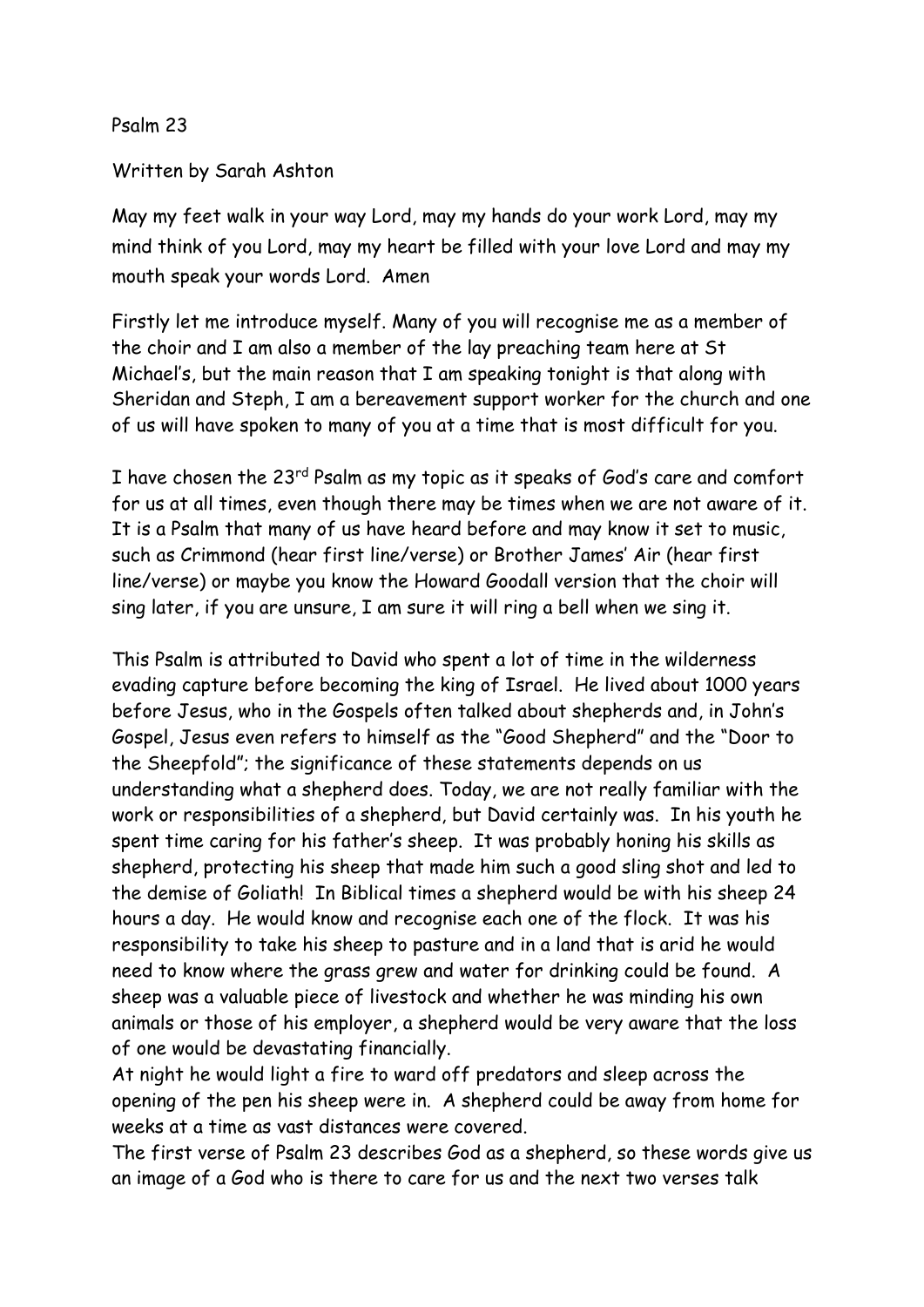about him finding green pasture and calm waters. The image is quite idyllic, but we all know that life is not like that all the time, particularly when we have suffered a loss and our emotions are stirred in so many ways. Even when times are tough, when we ignore God or reject him, his love is still there for us. We only have to listen and wait, and we will receive his guidance along the right path.

V4 talks about walking through the darkest valley, and that is what grief is like, it takes over every aspect of our life, but with our faith in God we must not despair, as He has his rod and staff to protect and guide us. The rod was like a club for attacking wild animals; the staff was the shepherd's crook that we can visualise and was used to guide and rescue sheep. With God's protection we can move through the darkest times safely and come out of the shadows into the light.

All three of the poems that have been included in our service this evening talk about moving through the grief to a more constructive and positive way of thinking and feeling, without denying or diminishing our loss. This is God taking us through the valley of the shadow of death. Grief is a natural emotion and it affects us all in different ways and sometimes when we least expect it. Our grief is an expression of our love for the person who has died. It doesn't leave us, it becomes less raw; those we have loved and lost don't leave us. The last lines of The Existence of Love (Marjorie Pizer) say "I am learning to look at your life again Instead of your death and your departing."

It is only natural that we feel pain when someone close dies, but when we focus on our pain we lose sight of the life of the departed; we know what we are missing and are not able to appreciate what we have had. The main part of the poem Turn again to Life (Mary Lee Hall) says:

"For my sake - turn again to life and smile, Nerving thy heart and trembling hand to do Something to comfort other hearts than thine. Complete those unfinished tasks of mine And I, perchance, may therein comfort you."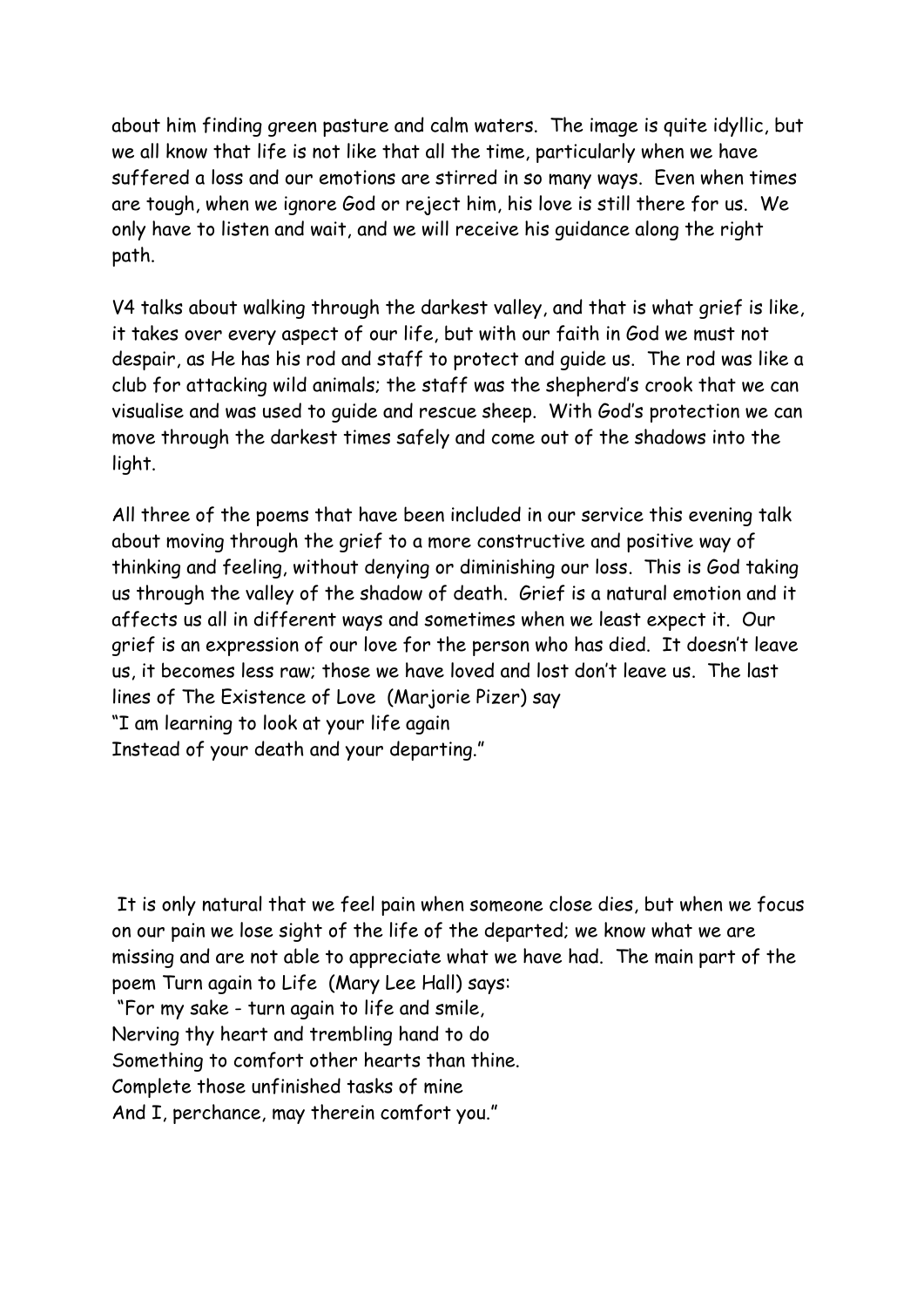Psalm 23 also moves on from the Valley of the Shadow of Death to the blessings that God pours out for us in v 5. We have a bountiful host who can provide for our every need; He sets a table with a feast that can be eaten in comfort knowing that you are protected from your enemies. We are treated like honoured guests and our heads are anointed with oil. This was a sign of respect for the most important people. This bounty is followed by the reassurance in v6 that we can experience God's Goodness and love for ever.

It is a short psalm but it packs a punch. It is reassuring of God's love at all times, and whilst it acknowledges that some of those times will not be easy it gives us hope for the future.

To finish, I'd like to read the Psalm as translated from the original Hebrew by Robert Alter, professor of Hebrew and comparative literature at the University of California:

The Lord is my shepherd, I shall not want. In grass meadows He makes me lie down, by quiet waters guides me. My life He brings back. He leads me on pathways of justice for His name's sake. Though I walk in the vale of death's shadow, I fear no harm, for You are with me. Your rod and Your staff it is they that console me. You set out a table before me in the face of my foes. You moisten my head with oil, my cup overflows. Let but goodness and kindness pursue me all the days of my life.